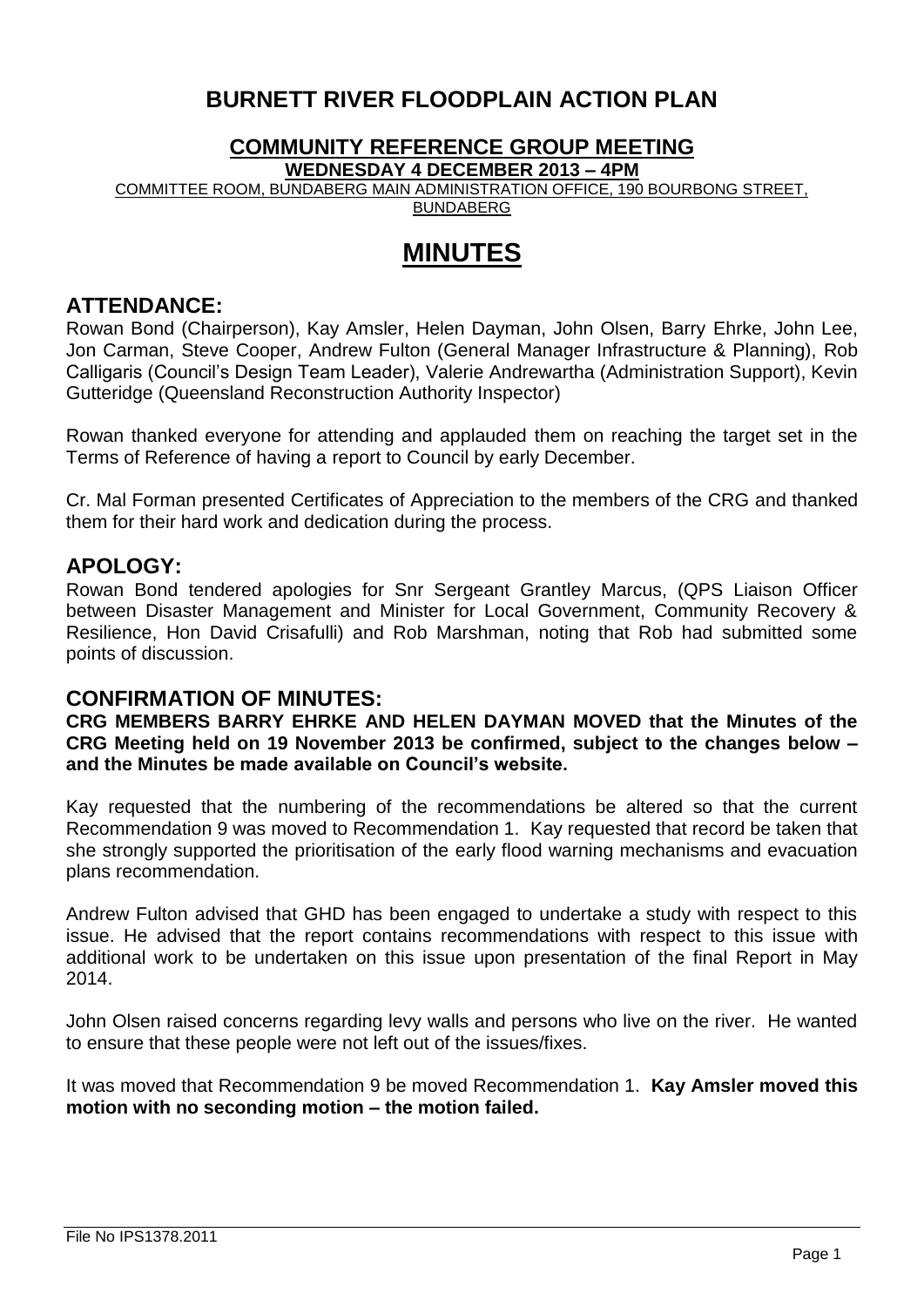John Carmen requested that on Page 1 under the heading 'Sedimentation' that the paragraph read as follows:-

It was agreed to note in these Minutes that, "a huge amount of sedimentation downstream of Ben Anderson Barrage and Bingera Weir had significantly *further* reduced the tidal prism thereby reducing the affect of the flushing of fine sediments from the tidal section of the river.

#### **The motion was put CARRIED.**

### **GENERAL BUSINESS**

Telephone conference call made to Don Copelin and Rowan opened the floor to questions.

John Lee

concerned about backflow back into North Bundaberg; was its Dans opinion that the water eventually all goes back out to sea.

Dan advised that additional modelling has been undertaken in this respect and advised that the east levy is not pushing water elsewhere in any of the scenarios. Dan also advised that the option of dredging the river further downstream have been investigated, including dredging from the port to the barrage. Ultimately, significant volumes of materials would need to be disposed of. An alternative option may be the widening of the Millaquin bend which would provide a better outcome than dredging that area of the river.

#### John Carmen

questioned whether the garden chanel, low level levy and widening of millaquin bend would increase the flooding in areas like Perry Street. Dan advised that it would, however is currently running models with these types of scenarios. Dan also advised that if 2 or more of these options were constructed at the same time, some cost savings could be provided.

Andrew Fulton advised there some costings have been provided and are currently being reviewed, with the aim to have all outstanding costings provided by next week.

#### Kay Amsler

wanted to know what the environmental impacts would be of the Skyringville opening. Dan advised that there is some discussion in his report on this topic.

#### John Olsen

discussed the removal of a section of rock at Skyringville to allow water to make its way naturally through and how he felt that the first major rain event would achieve a significant difference in the sediment level. John believes that this area could potentially resolve some significant safety issues for boaties and the like (especially in the case of tidal surge) during flood events.

#### Barry Ehrke

does not believe that undertaking works at Skyringville passage would cause significant environmental issues due to the fact that the wall was man made in the first instance.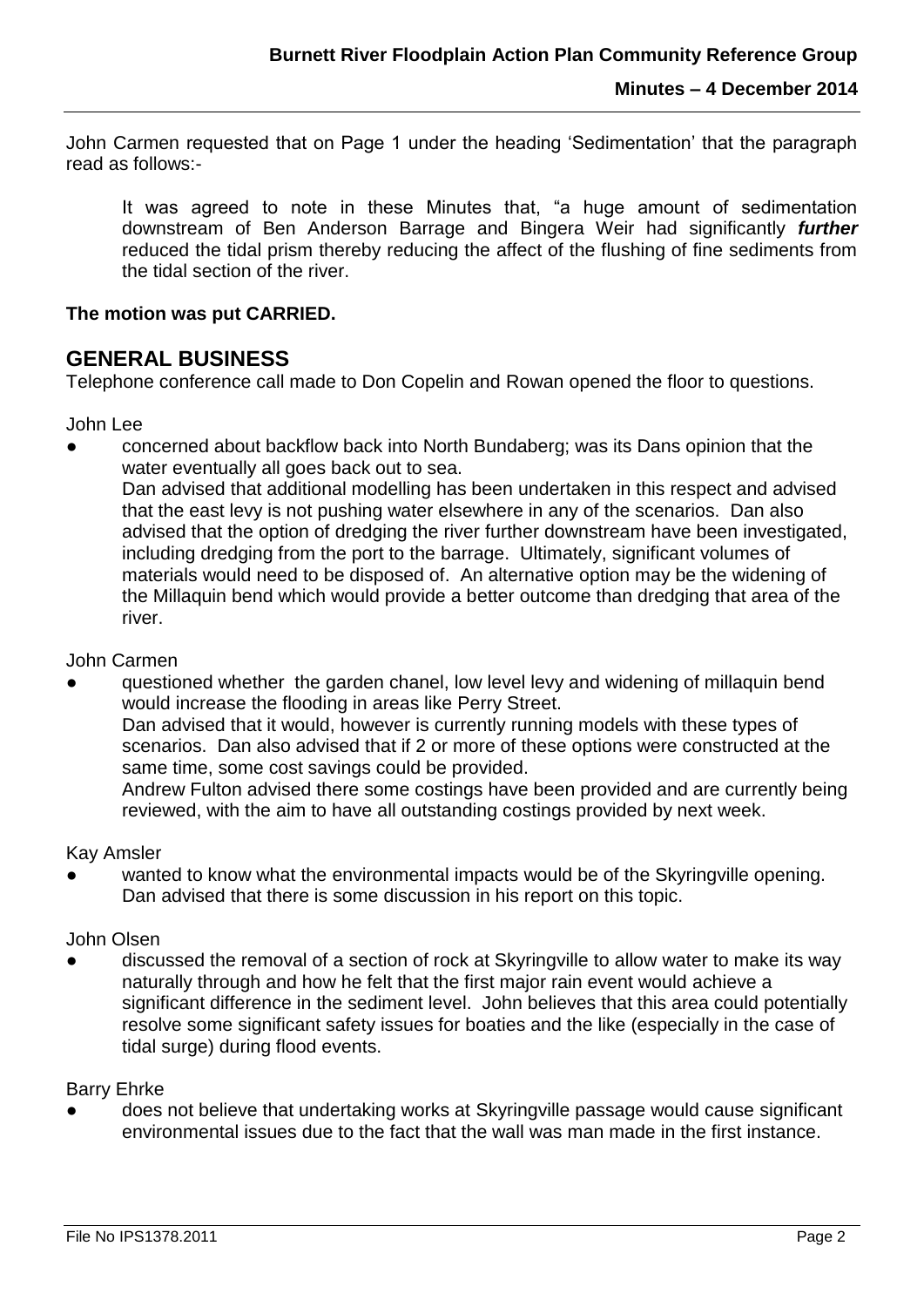Further discussion regarding the Skyringville passage and options was undertaken.

John Carmen

would the Skyringville passage have any effect on flood waters reaching the sugar stock piles.

Dan suggested that it would make a difference of approximately 0.3 metres.

Helen Dayman

how much consideration was being given to the weighting as opposed to cost values; are other issues such as environmental and safety being taken into account as much as costing is.

Dan advised that generally it is cost versus benefit.

Rowan Bond on behalf of Rob Marshman

Rob questioned that if environmental weightings were to change, what effects would it have on the overall picture.

Dan responded by advising that weightings do not necessarily determine priorities.

Rowan Bond

advised the group that there was some concern in the media that the MCA ratings are priority ratings, to which he has confirmed is not the case.

Helen Dayman

further MCA rankings after weightings were altered – discussion undertaken with respect to projects that continued to rate in the top 8, in particular rural bridges. Dan advised that rural bridges to not contribute to flood reduction, only to movement of people etc. Discussion was also undertaken with respect to rural evacuation routes and construction/maintenance of same.

Rowan Bond

raised concerns with respect to businesses and homes outside of the east levy with regard to the velocity of water coming down from the levy. Dan advised that there would be nominal increases in water levels.

Rowan, on behalf of the CRG thanked Dan for his time, professionalism and patience during this period.

Barry Ehrke

wanted it noted that he had no issue with any correspondence from him being made a public record. Rowan Bond advised the same.

Andrew Fulton advised that the CRG report would be distributed to Councillors confidentially next week and with same to meet on 16 December to discuss. Rowan invited members of the group to attend this meeting. Members were also welcome to attend Council's Ordinary Meeting on 17 December 2013 where the report would be formally adopted by Council.

Helen Dayman enquired as to when the results can be reported back to the community. Andrew Fulton advised that this could occur once it has been adopted by Council (after 17 December 2013).